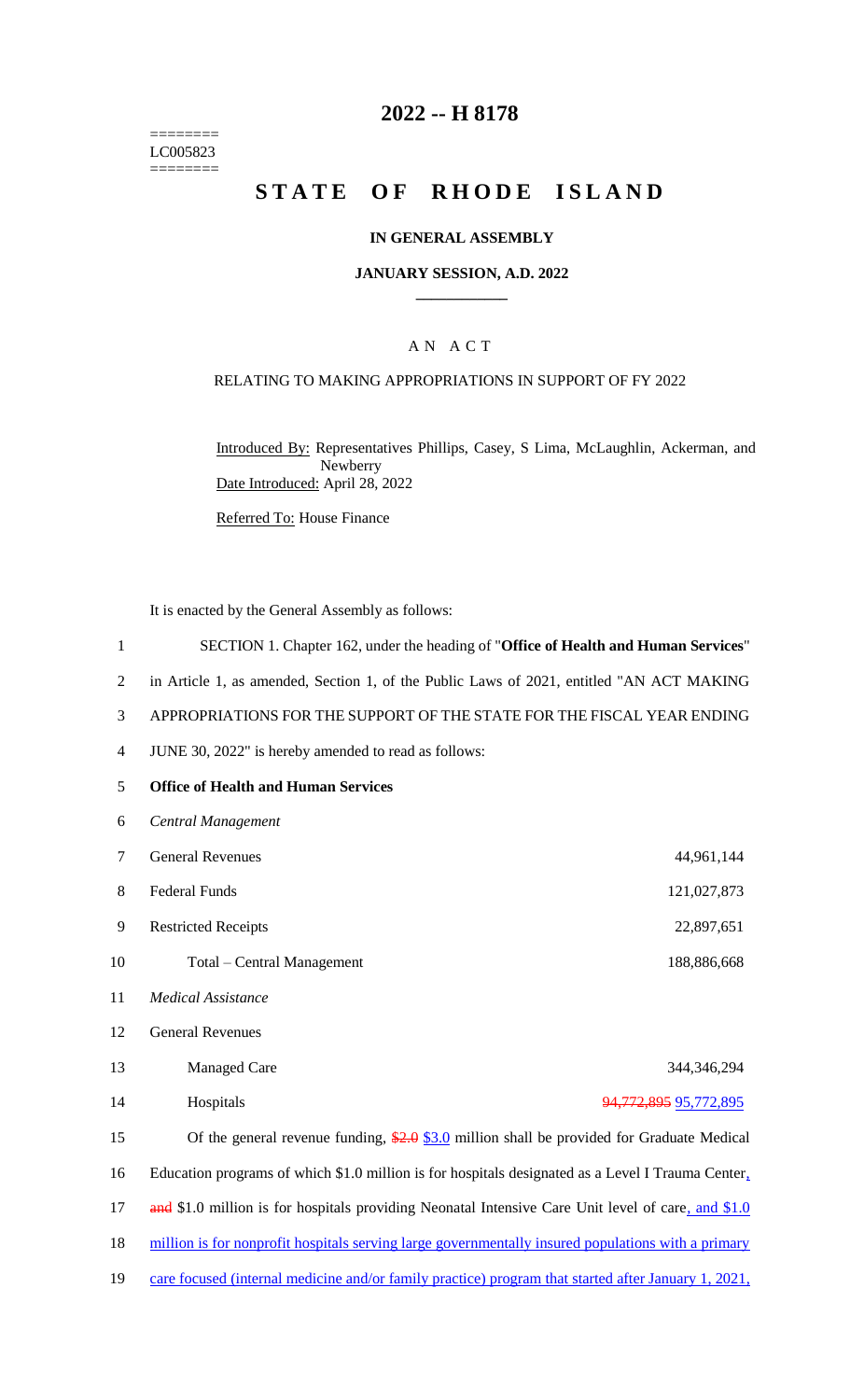- 1 acting as the sole source of immediate access to hospital care for residents of the areas they serve
- 2 and are essential to the maintenance of public health and safety.

| 3                | <b>Nursing Facilities</b>                           | 147,255,515                       |
|------------------|-----------------------------------------------------|-----------------------------------|
| $\overline{4}$   | Home and Community Based Services                   | 43,405,421                        |
| 5                | <b>Other Services</b>                               | 128,944,587                       |
| 6                | Pharmacy                                            | 69,142,220                        |
| $\boldsymbol{7}$ | Rhody Health                                        | 188,362,579                       |
| $8\,$            | <b>Other Programs</b>                               | 39,000,000                        |
| 9                | <b>Federal Funds</b>                                |                                   |
| 10               | <b>Managed Care</b>                                 | 509,180,803                       |
| 11               | Hospitals                                           | 120,363,721                       |
| 12               | <b>Nursing Facilities</b>                           | 201,490,261                       |
| 13               | Home and Community Based Services                   | 59,310,041                        |
| 14               | <b>Other Services</b>                               | 751,902,189                       |
| 15               | Pharmacy                                            | 57,780                            |
| 16               | <b>Rhody Health</b>                                 | 255,260,108                       |
| 17               | Other Programs                                      | 36,288,580                        |
| 18               | <b>Restricted Receipts</b>                          | 17,792,796                        |
| 19               | <b>Total - Medical Assistance</b>                   | 3,006,875,790 3,007,875,790       |
| 20               | Grand Total - Office of Health and Human Services   | 3, 195, 762, 458 3, 196, 762, 458 |
| 21               | SECTION 2. This act shall take effect upon passage. |                                   |

======== LC005823  $=$